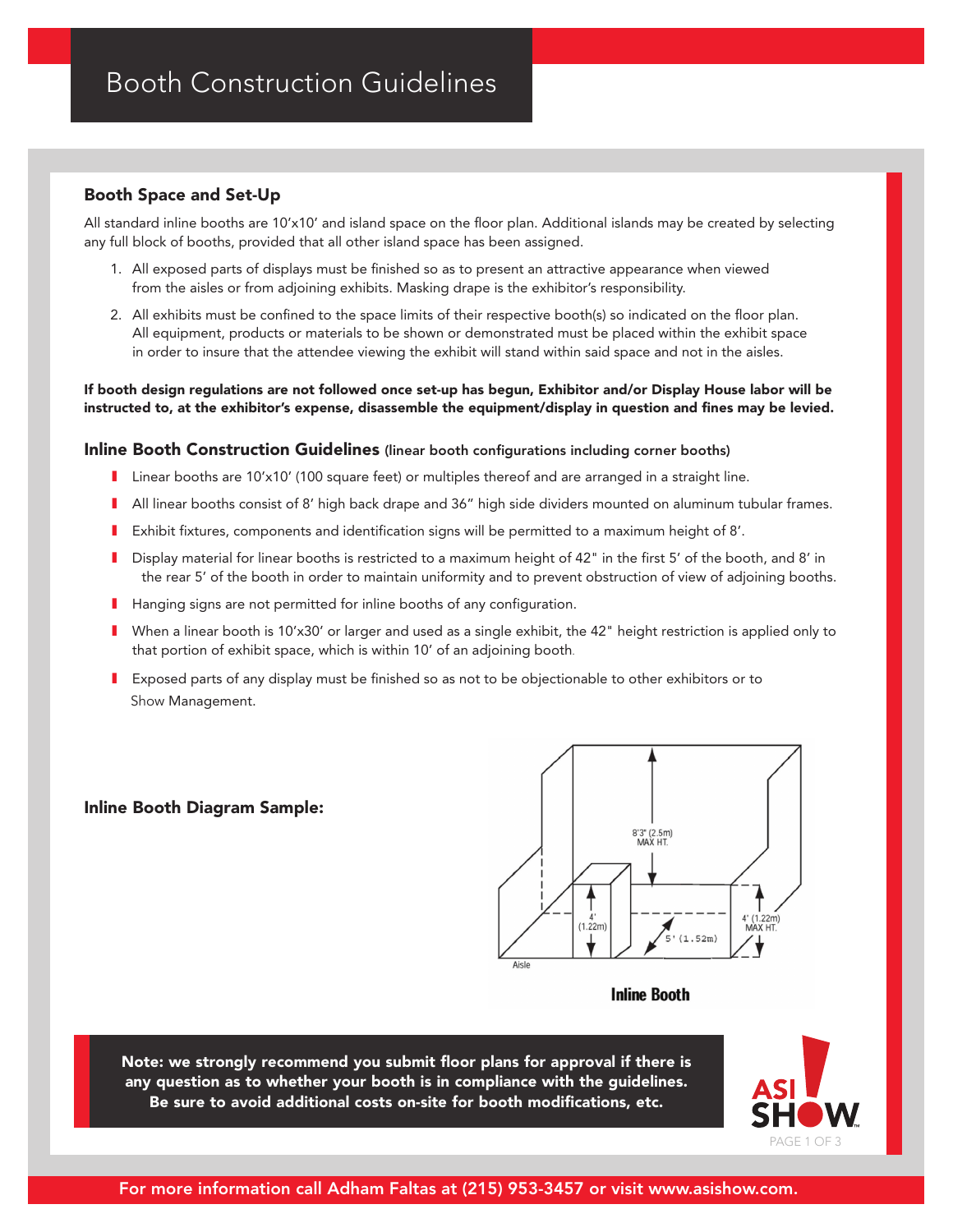### Island Booth Construction Guidelines

- **I** An island exhibit is an open area of exhibit space with aisles on all four sides.
- **I** The height limit for island exhibits is 24' from the floor of the exhibit hall.
- I Exhibit fixtures, components and hanging identification signs will be permitted to hang at a maximum height of 24' to the top of the unit.
- I To ensure traffic flow is not interrupted, booths that cross an aisle and are larger than 20x20 must be built so that their perimeter structures do not in any way block the aisle leading into their booth or leading from their booth. The opening into their booth and out of the booth must be at least 10 ft wide and match up with the aisle. Please see section B and D below.
- I Sampling or display counters, or any solid wall construction must maintain a minimum of a 5 ft set back with openings only on the entrance and exit, and sufficient space must be left within the exhibit to accommodate spectators, attendees or booth visitors. See sections B & D. The side walls do not need to have an opening, see sections A and C.
- Vertical wall construction:
	- I In the vertical plane from 8' to 16', 100% of booth perimeter is allowable for construction. See sections A & C.
	- I In the vertical plane from 16' to 24', booth or signage may only occupy up to 75% of any one side of the booths boundaries at any location.
		- \*\*\* These design regulations allow for sufficient see-through areas so as not to block the view of the adjacent exhibits or otherwise interfere with the displays of other exhibitors. \*\*\*
- I Exposed parts of any display must be finished so as not to be objectionable to other exhibitors or to *Show* Management.